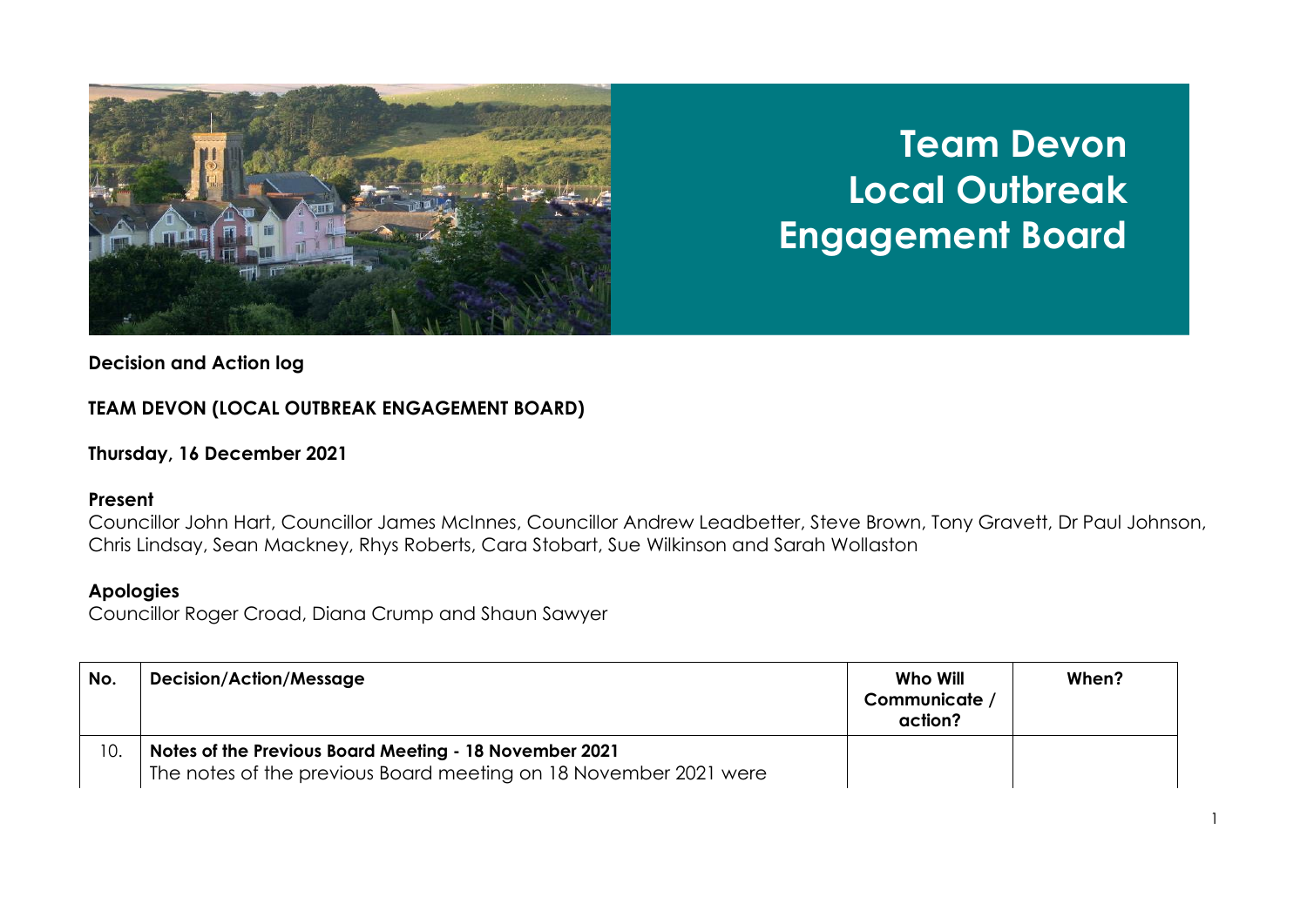| No. | <b>Decision/Action/Message</b>                                                                                                                                                                                                                                                                                                                                                                                                                                                                                                                                                                                                                                                             | <b>Who Will action?</b> | When? |
|-----|--------------------------------------------------------------------------------------------------------------------------------------------------------------------------------------------------------------------------------------------------------------------------------------------------------------------------------------------------------------------------------------------------------------------------------------------------------------------------------------------------------------------------------------------------------------------------------------------------------------------------------------------------------------------------------------------|-------------------------|-------|
|     | endorsed.                                                                                                                                                                                                                                                                                                                                                                                                                                                                                                                                                                                                                                                                                  |                         |       |
| 11. | Urgent Items from the Health Protection Board<br>The Director of Public Health advised that there were no urgent items for<br>escalation from the Health Protection Board.                                                                                                                                                                                                                                                                                                                                                                                                                                                                                                                 |                         |       |
| 12. | <b>NHS Update</b><br>The Chair of the CCG presented an update on the NHS including<br>vaccinations and the Booster rollout.<br>Booster campaign:- before Sunday's announcement, Devon had delivered<br>400,000 Boosters to those eligible (800,000). There was now an expectation<br>to deliver 112,000 per week from now until the end of December; previously<br>55,000 were being delivered so now the number of weekly boosters had to<br>double. Additional capacity had been added to the booking system and<br>large vaccine centres were extending their opening hours across Devon -<br>Home Park Plymouth stayed open until 2am until the last person received<br>their booster. |                         |       |
|     | The NHS had been inundated with offers of volunteers in Devon which was<br>fantastic. 122 GP practices were being brought in as part of the booster<br>campaign; some were under pressure to deliver needs in their community<br>and staff shortages, so would be working with those surgeries. Community<br>Pharmacies were also part of the booster campaign, along with the Hospital<br>Hub opening in North Devon and Piloting a drive through service at                                                                                                                                                                                                                              |                         |       |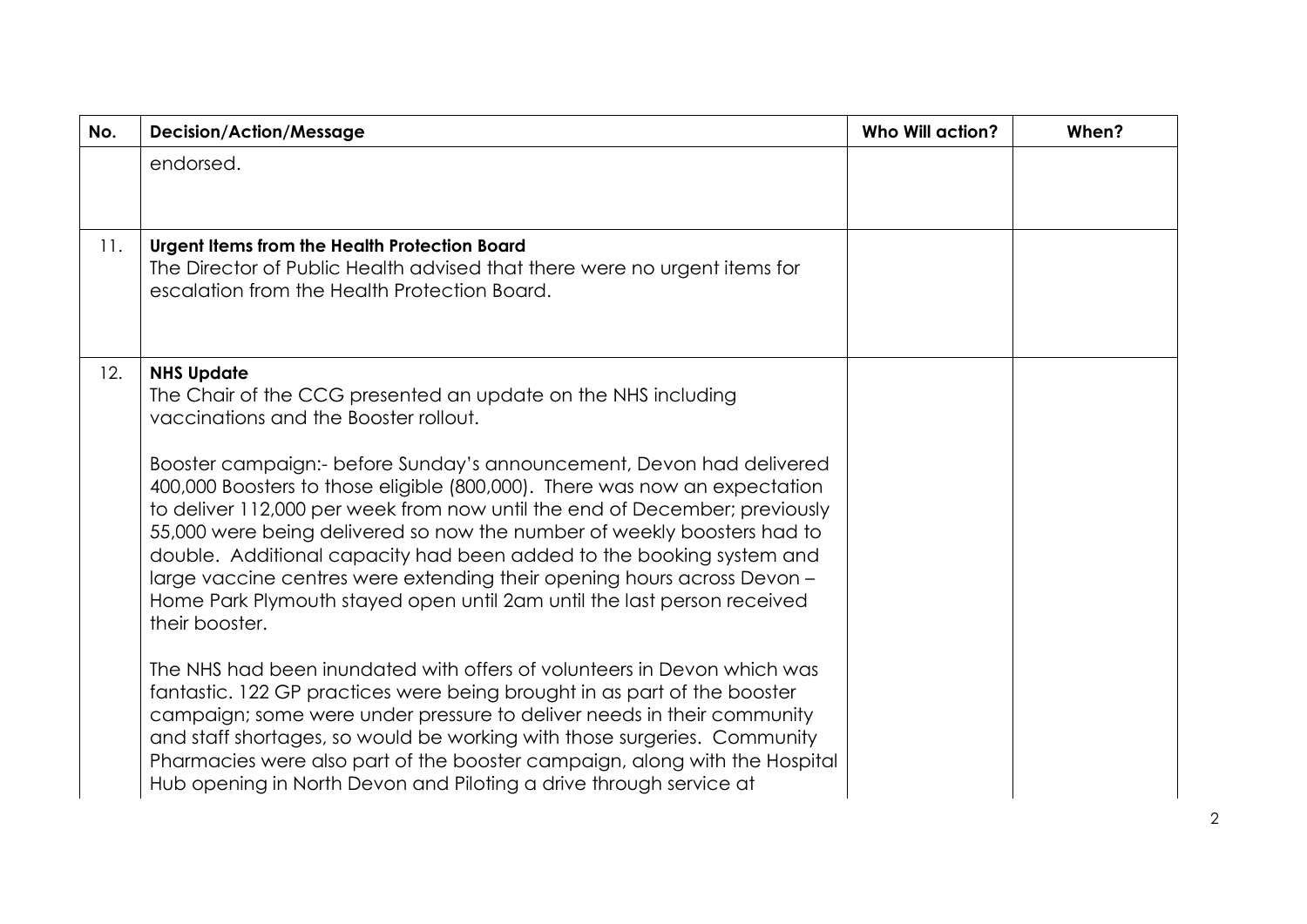| No. | <b>Decision/Action/Message</b>                                                                                                                                                                                                                                                                                                                                                                                                   | <b>Who Will action?</b> | When? |
|-----|----------------------------------------------------------------------------------------------------------------------------------------------------------------------------------------------------------------------------------------------------------------------------------------------------------------------------------------------------------------------------------------------------------------------------------|-------------------------|-------|
|     | Greendale. The flow of traffic at Greendale had been an issue but<br>overnight workman had laid an access road and more parking spaces over<br>one night to help tackle the backlog of people arriving for walk-in<br>appointments.                                                                                                                                                                                              |                         |       |
|     | Managing housebound individuals: 10,000 individuals required the booster<br>vaccine who were housebound. The 15min observation period previously<br>required for the Pfizer vaccine had now been lifted which meant teams<br>visiting at home could now do more each day. Community nurses were<br>also assisting ,so all those housebound would be covered and should be<br>boosted by Christmas Day.                           |                         |       |
|     | NHS providers had been supportive of the booster delivery rollout as a<br>priority for the next 3 weeks. It would not impact on emergency care, and<br>any redirected resources for the booster campaign would not be taken<br>from emergency care, both primary and secondary care. However, there<br>would be a stepping down of some routine appointments and messages<br>would be going out to the public to advise of this. |                         |       |
|     | People were encouraged to book their COVID Booster online where<br>possible, drop-ins were available, but booking was helpful.                                                                                                                                                                                                                                                                                                   |                         |       |
|     | The impact of Flu on NHS services was always significant at this time of year<br>as well, so it was important to also push the flu vaccine at the same time as<br>COVID vaccine.                                                                                                                                                                                                                                                 |                         |       |
|     | Delivering Booster – in 3 days Devon had delivered 43,000 vaccines and was<br>therefore on target to achieve rollout targets. People were getting their                                                                                                                                                                                                                                                                          |                         |       |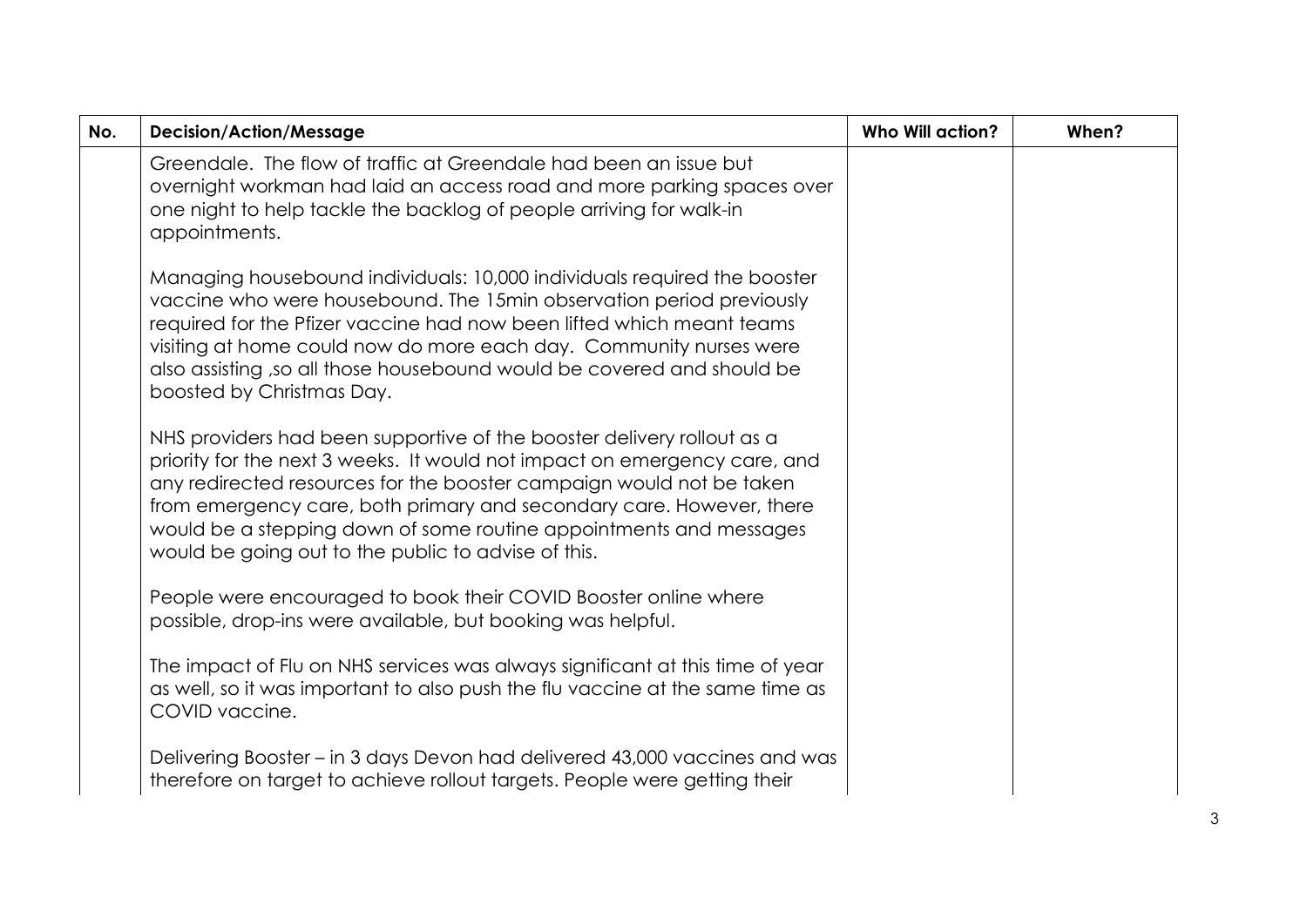| No. | <b>Decision/Action/Message</b>                                                                                                                                                                                                                                                                                                                                                                                                                                                                                                                                                                                                                                                                                                                                   | <b>Who Will action?</b> | When? |
|-----|------------------------------------------------------------------------------------------------------------------------------------------------------------------------------------------------------------------------------------------------------------------------------------------------------------------------------------------------------------------------------------------------------------------------------------------------------------------------------------------------------------------------------------------------------------------------------------------------------------------------------------------------------------------------------------------------------------------------------------------------------------------|-------------------------|-------|
|     | Booster which was very positive, and with the extra resources Devon was on<br>target to achieve booster jabs by end of December.                                                                                                                                                                                                                                                                                                                                                                                                                                                                                                                                                                                                                                 |                         |       |
|     | There were 131 individuals in hospital as of 15 December, some of those<br>were vaccinated and most were stable – 18 on intensive care. The RD&E<br>had a COVID capacity of 150 beds, as a result there was not a lot of scope<br>to cope with an increase in COVID patients and still be able to do other<br>emergency care. Staff absences also presented an issue and this was<br>expected to become more of an issue with Omicron; currently just over<br>2,000 staff were absent, of which 30% were COVID related absences.                                                                                                                                                                                                                                 |                         |       |
| 13. | Report / Presentation from the Health Protection Board<br>The Board received a Report from the Health Protection Board on current<br>issues, data and matters for information.                                                                                                                                                                                                                                                                                                                                                                                                                                                                                                                                                                                   |                         |       |
|     | Matters included in the Report were as follows:                                                                                                                                                                                                                                                                                                                                                                                                                                                                                                                                                                                                                                                                                                                  |                         |       |
|     | Nationally – there were 78,610 daily positive cases, a steep increase of<br>$\overline{\phantom{0}}$<br>19% in a week. Deaths within 28 days: 805, numbers were currently<br>stable currently but were usually 2 weeks behind case numbers,<br>therefore they were likely to increase. Patients in hospital: 5,964, an<br>increase of 10% in the last week, again this lags behind case trends.<br>Testing levels: 8,700,982, increased by 15% over the past week.<br>Devon - 4,899 cases over the past week (above the national average),<br>$\overline{\phantom{a}}$<br>between 4 <sup>th</sup> to 10 <sup>th</sup> December, again this would have increased in the<br>past few days.<br>The picture in Devon recently showed cases decreasing over past week |                         |       |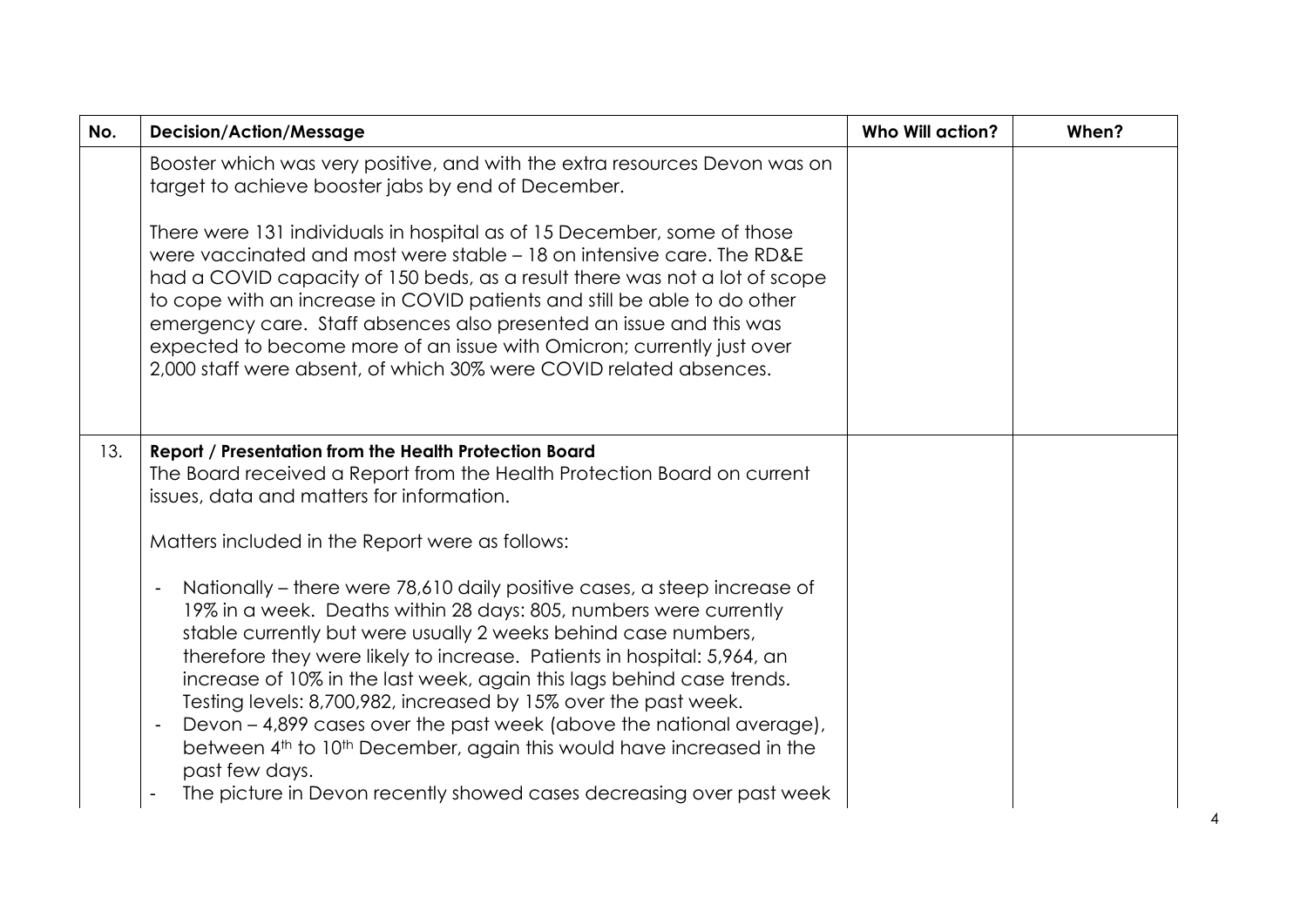| No. | <b>Decision/Action/Message</b>                                                                                                                                                                                                                                                                                                                                                                                                                                                                                                                                                                              | <b>Who Will action?</b> | When? |
|-----|-------------------------------------------------------------------------------------------------------------------------------------------------------------------------------------------------------------------------------------------------------------------------------------------------------------------------------------------------------------------------------------------------------------------------------------------------------------------------------------------------------------------------------------------------------------------------------------------------------------|-------------------------|-------|
|     | (against national trend), due to the previously high levels of Delta cases<br>reducing. It was likely that Omicron cases would now significantly<br>increase, with metropolitan areas like London experiencing significant<br>case numbers, and it was expected over the next few week cases<br>would also increase in Devon.<br>Devon was still experiencing higher cases rates in the younger age<br>groups 0-19 years of school age population, as well as the working age<br>population.<br>Highest case rates were in the South Hams area, Newton Abbot,<br>Tiverton, Barnstaple, Plymouth and Torbay. |                         |       |
|     | The dashboard pages could be found here.                                                                                                                                                                                                                                                                                                                                                                                                                                                                                                                                                                    |                         |       |
|     | UK summary: Daily summary   Coronavirus in the UK (data.gov.uk)<br>Devon Dashboard: Coronavirus dashboard and data in Devon -<br>Coronavirus (COVID-19)<br>Devon detailed age breakdown: Cases in Devon   Coronavirus in the UK<br>(data.gov.uk)<br>Interactive Map: Interactive map of cases   Coronavirus in the UK<br>(data.gov.uk)                                                                                                                                                                                                                                                                      |                         |       |
|     | Key messages from Government included:                                                                                                                                                                                                                                                                                                                                                                                                                                                                                                                                                                      |                         |       |
|     | There were now two viruses, a reduction in the Delta variant and an<br>increase in Omicron now becoming the dominant variant;<br>Booster vaccinations do provide higher level of protection, but it was<br>unclear if hospitalisation rates would rise in response to Omicron at this<br>stage, however it was important to remember that even a small                                                                                                                                                                                                                                                      |                         |       |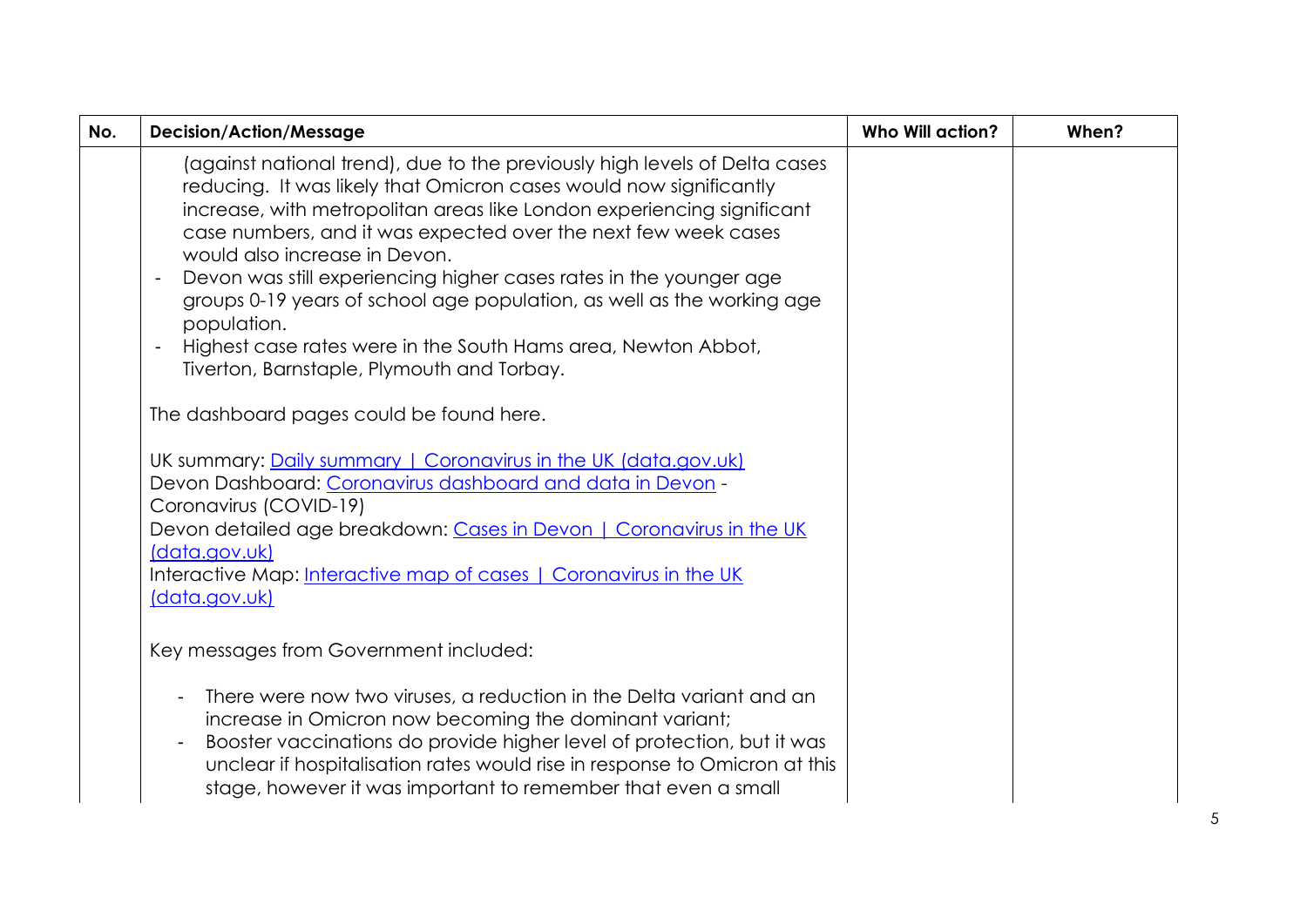| No. | <b>Decision/Action/Message</b>                                                                                                                                                                                                                                                                                                                                                                                                                                                                                                                                                                                                                                                        | <b>Who Will action?</b> | When? |
|-----|---------------------------------------------------------------------------------------------------------------------------------------------------------------------------------------------------------------------------------------------------------------------------------------------------------------------------------------------------------------------------------------------------------------------------------------------------------------------------------------------------------------------------------------------------------------------------------------------------------------------------------------------------------------------------------------|-------------------------|-------|
|     | increase in hospitalisation would put significant strain on Devon<br>hospitals. Case rates were doubling every 2 days; and,<br>Measures - the public were advised to be careful about socialising on<br>the run up to Christmas.                                                                                                                                                                                                                                                                                                                                                                                                                                                      |                         |       |
| 14. | <b>Local and National Updates</b><br>The Director of Public Health reported on the latest announcements<br>regarding the launch of the Governments 'Plan B', including:                                                                                                                                                                                                                                                                                                                                                                                                                                                                                                               |                         |       |
|     | The introduction of Covid passports and increased lateral flow testing;<br>A policy shift away from the previous requirement of self-isolation for<br>close contacts. Previously if you had been double vaccinated and a<br>close contact of a positive person, people were required to get a<br>PCR test and isolate whilst awaiting results, and if negative could then<br>go out. The position now was that if a person is a close contact of a<br>positive case and is double vaccinated, they must take a Lateral Flow<br>Test every day for 7 days, but do not need to isolate; and,<br>There had been an increase in the home delivery of Lateral Flow Tests<br>by Royal Mail. |                         |       |
|     | The Head of Education and Learning updated the Board on the impacts for<br>schools, in light of new DFE guidance and the implications of the Plan B<br>announcements. Schools had not seen any significant changes as a result<br>of Omicron, due to the high cases in Devon already had meant schools had<br>in place enhanced measures such as face masks; therefore, there had<br>been no changes to risk assessments. Schools were seeing a significant                                                                                                                                                                                                                           |                         |       |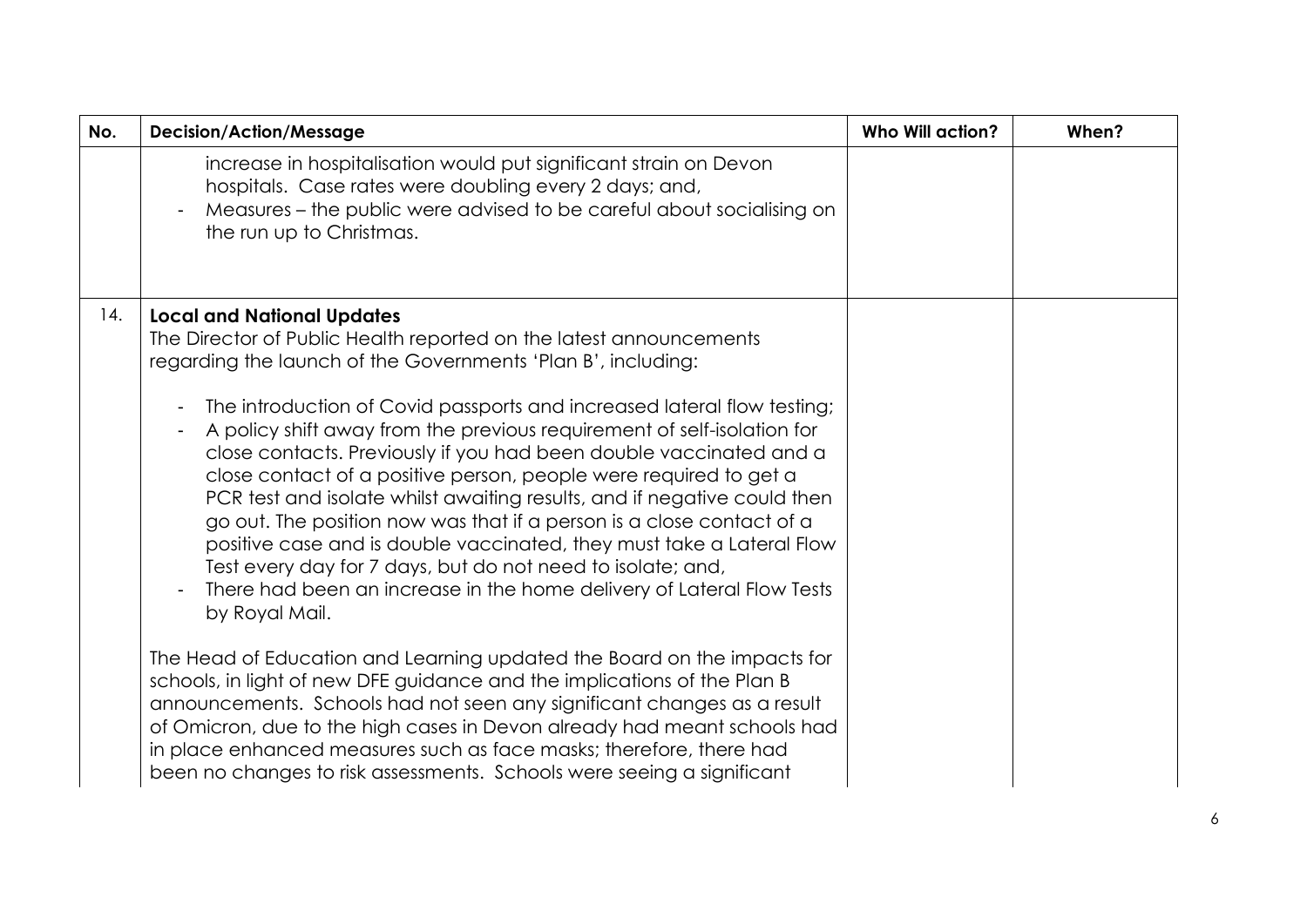| No. | <b>Decision/Action/Message</b>                                                                                                                                                                                                                                                                                                                                                                                                                                                                                                                                                                                                                                                                                                                                           | <b>Who Will action?</b> | When? |
|-----|--------------------------------------------------------------------------------------------------------------------------------------------------------------------------------------------------------------------------------------------------------------------------------------------------------------------------------------------------------------------------------------------------------------------------------------------------------------------------------------------------------------------------------------------------------------------------------------------------------------------------------------------------------------------------------------------------------------------------------------------------------------------------|-------------------------|-------|
|     | increase in cases, however all remained open and operating. There had<br>been an increase in the number of teachers testing positive, which was<br>impacting on school's ability to teach, with further issues around the<br>provision of supply teachers and teaching assistants.                                                                                                                                                                                                                                                                                                                                                                                                                                                                                       |                         |       |
|     | There continued to be some uncertainty about what will happen in January,<br>given the changes that occurred over Christmas last year; however, schools<br>were planning on opening on the first day of term with children either<br>testing at home before they retuned, or operating tests on school sites.                                                                                                                                                                                                                                                                                                                                                                                                                                                            |                         |       |
|     | In Devon's colleges, home testing had continued to be effective, with<br>students being compliant around mask wearing. For the return in January,<br>students had been advised they must test at home before they return to<br>college. Where there were external visitors entering college site, they had to<br>demonstrate either a COVID passport or negative test. Colleges were on<br>standby for any additional guidance that may come in over the Christmas<br>break.                                                                                                                                                                                                                                                                                             |                         |       |
|     | The University of Exeter updated with the following: there was a significant<br>reduction in cases compared to 12 months ago and the University was not<br>seeing any increase in case rates. There had been a good take up of<br>vaccines, however some small increase in the numbers of cases amongst<br>staff due to family infection. The University was planning a winter break plan,<br>with students now having left for Christmas. There had also been an uptake<br>in the demand for testing by students, with pop up vaccination centres<br>experiencing constant queues, and compliance amongst staff and<br>students. Constant messaging was going to students, including matters<br>around vaccine passports and travel etc. Also reiterating COVID hygiene |                         |       |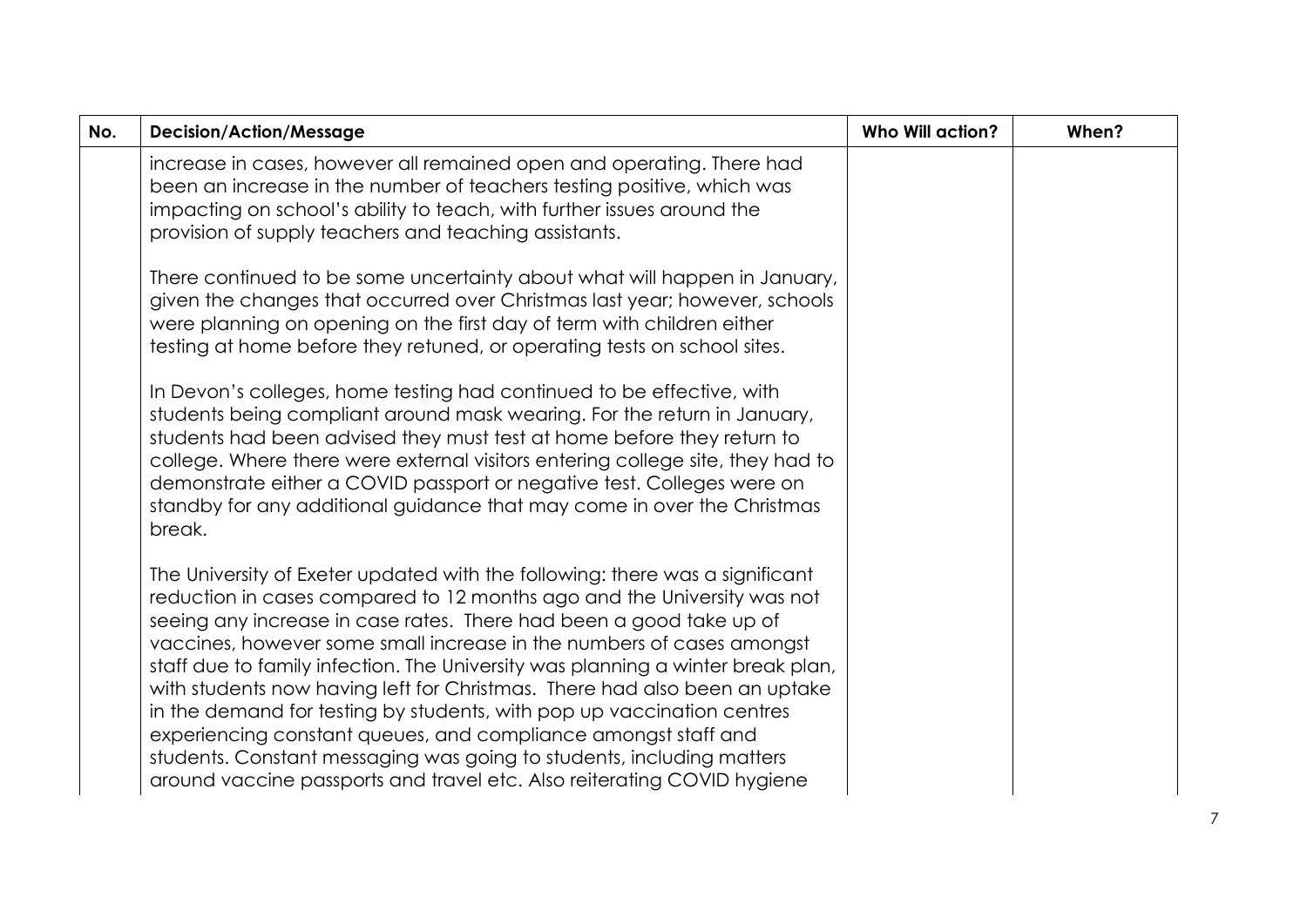| No. | <b>Decision/Action/Message</b>                                                                                                                                                                                                                                                                                                                                                                 | <b>Who Will action?</b> | When? |
|-----|------------------------------------------------------------------------------------------------------------------------------------------------------------------------------------------------------------------------------------------------------------------------------------------------------------------------------------------------------------------------------------------------|-------------------------|-------|
|     | and reviewing corporate risk assessments and updating Outbreak<br>Management Plans.                                                                                                                                                                                                                                                                                                            |                         |       |
|     | The Head of Communities reported on the Household Support Fund,<br>external funding to support communities and free school meals (FSM).                                                                                                                                                                                                                                                        |                         |       |
|     | Regarding FSM - funding had been provided for the Christmas holidays via<br>electronically accessible supermarket vouchers of £50 per week - this would<br>be provided for Christmas, February half term and the Easter holidays,<br>including the over 16's at colleges. The Council had also provided £250 per<br>pupil from additional funding - helping over 19,000 children across Devon. |                         |       |
|     | £1m funding had been allocated to district welfare schemes, with high<br>demand in North Devon, Teignbridge and Exeter; those families with<br>children had been most affected.                                                                                                                                                                                                                |                         |       |
|     | £500k was allocated to Children Centres across Devon, including Early Help<br>schemes, activity programmes, and healthy start boxes.                                                                                                                                                                                                                                                           |                         |       |
|     | £200k funding was allocated via the Devon Community Foundation to help<br>food banks, community kitchens and wider food support programmes.                                                                                                                                                                                                                                                    |                         |       |
|     | £250k to Citizens Advice for the Energy Relief Scheme, for support for fuel<br>bills.                                                                                                                                                                                                                                                                                                          |                         |       |
|     | £250k was allocated to BAME groups in order to help support harder to<br>reach communities.                                                                                                                                                                                                                                                                                                    |                         |       |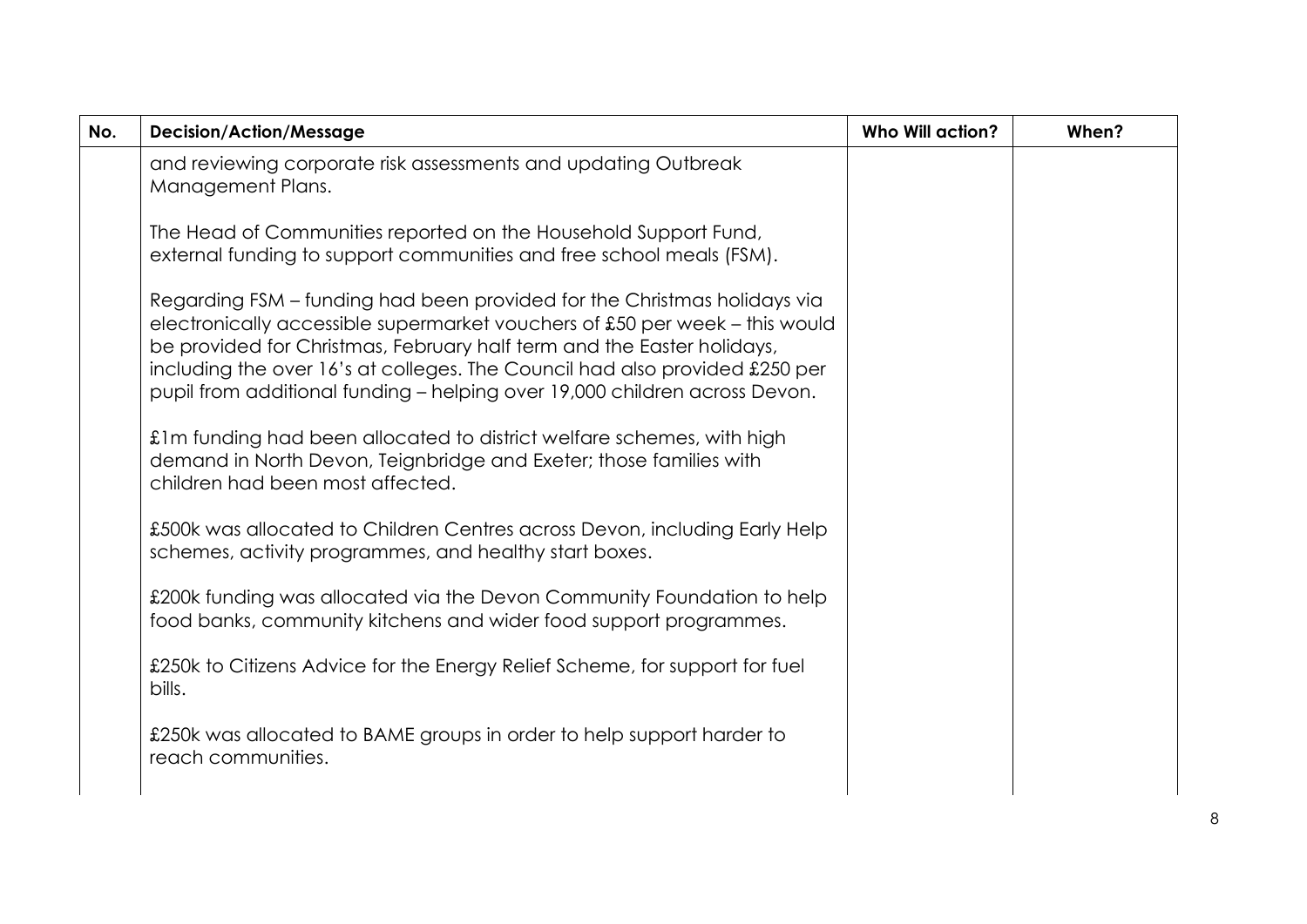| No. | <b>Decision/Action/Message</b>                                                                                                                                                                                                                                                                                                                                                                                                                                                                                                                                                                                                                                                                                                                                                                                                                                                                                                                                                                                                                                                                                                                                                                                                                                                                | <b>Who Will action?</b> | When? |
|-----|-----------------------------------------------------------------------------------------------------------------------------------------------------------------------------------------------------------------------------------------------------------------------------------------------------------------------------------------------------------------------------------------------------------------------------------------------------------------------------------------------------------------------------------------------------------------------------------------------------------------------------------------------------------------------------------------------------------------------------------------------------------------------------------------------------------------------------------------------------------------------------------------------------------------------------------------------------------------------------------------------------------------------------------------------------------------------------------------------------------------------------------------------------------------------------------------------------------------------------------------------------------------------------------------------|-------------------------|-------|
|     | The Council had worked alongside partners to develop learning and<br>conducted research around food insecurity as an indicator of wider poverty<br>and the impacts of the pandemic to Devon's communities.<br>Businesses had been significantly impacted by the high rates of cases and<br>the recent announcements regarding the Government's Plan B. People in<br>Devon had already been complying with social distancing measures, which<br>had been seen locally where people were limiting social interactions; this<br>had impacted on the hospitality industry which had seen huge numbers of<br>people cancel Christmas lunches at a time when there was no Government<br>support available. Reports across the hospitality industry indicated<br>cancellations rates at over 50%, with the public operating their own<br>lockdown procedures and choosing not to go out. Businesses and the<br>Council continued to lobby Government for more support, during this festive<br>season which many businesses relied upon to survive. It was also noted that<br>in smaller towns that had seen significant outbreaks since November,<br>people had been self-policing in areas like Bideford, and as a result<br>hospitality venues had experienced a loss of trade for several months. |                         |       |
| 15. | <b>Public Questions / Other Questions for the Board</b><br>No further questions were raised.                                                                                                                                                                                                                                                                                                                                                                                                                                                                                                                                                                                                                                                                                                                                                                                                                                                                                                                                                                                                                                                                                                                                                                                                  |                         |       |
| 16. | <b>Key Messages to be Communicated</b><br>The Board and Head of Communications and Media considered the key                                                                                                                                                                                                                                                                                                                                                                                                                                                                                                                                                                                                                                                                                                                                                                                                                                                                                                                                                                                                                                                                                                                                                                                   |                         |       |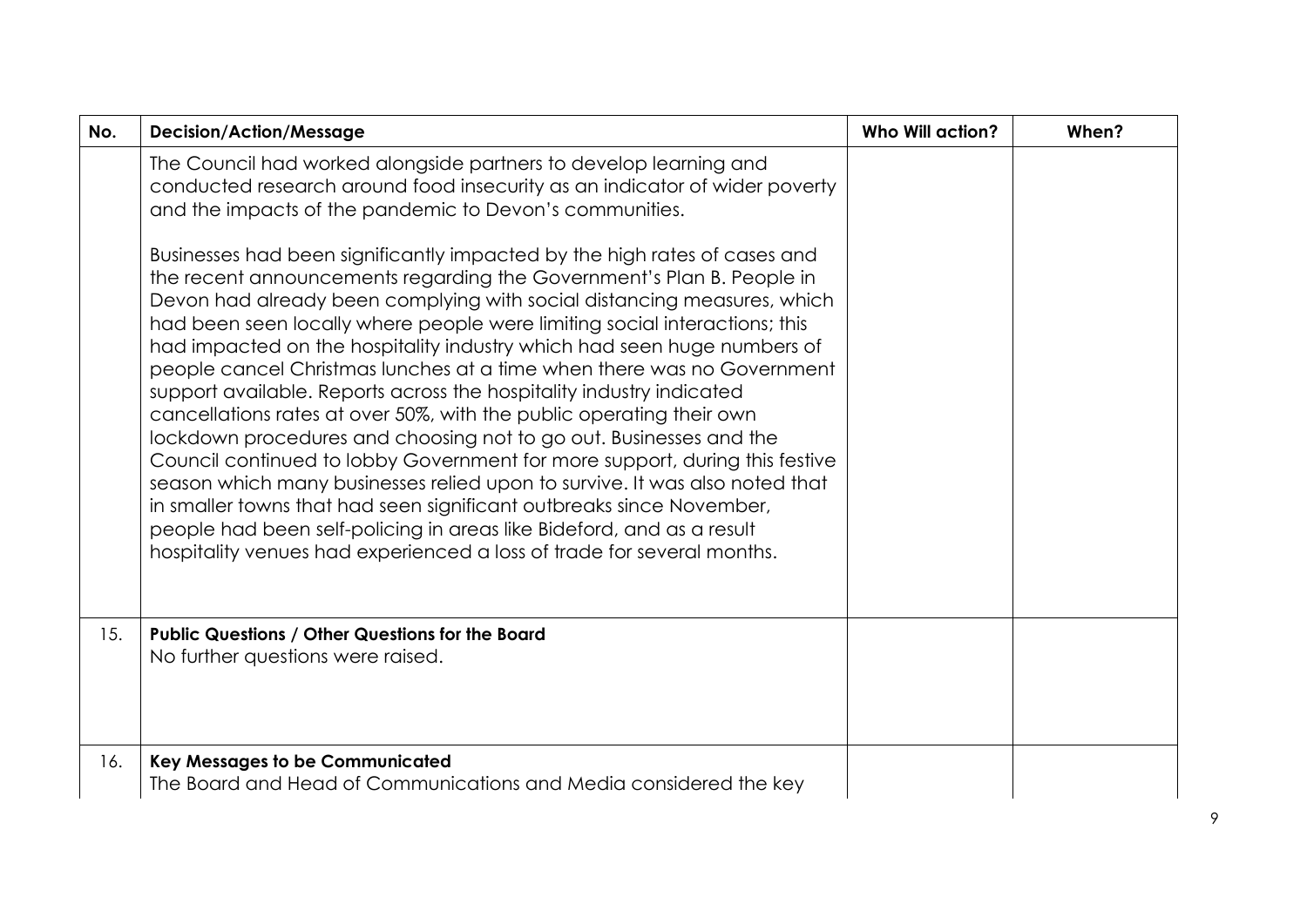| No. | <b>Decision/Action/Message</b>                                                                                                                                                                                                                                                                                                                                                       | Who Will action? | When? |
|-----|--------------------------------------------------------------------------------------------------------------------------------------------------------------------------------------------------------------------------------------------------------------------------------------------------------------------------------------------------------------------------------------|------------------|-------|
|     | messages coming from the meeting.                                                                                                                                                                                                                                                                                                                                                    |                  |       |
|     | These included 'Spread Cheer not Covid', Omicron was spreading rapidly<br>and was in the community, so it was important to use common sense to<br>help protect family and friends. Get the booster vaccination, get tested<br>before meeting with others and follow national rules on face coverings.<br>A full script was attached to the minutes for circulation by Board Members. |                  |       |
| 17. | <b>Date of Next Meeting</b><br>Members noted the date of the next meeting as 19 January 2022 @<br>10.30am                                                                                                                                                                                                                                                                            |                  |       |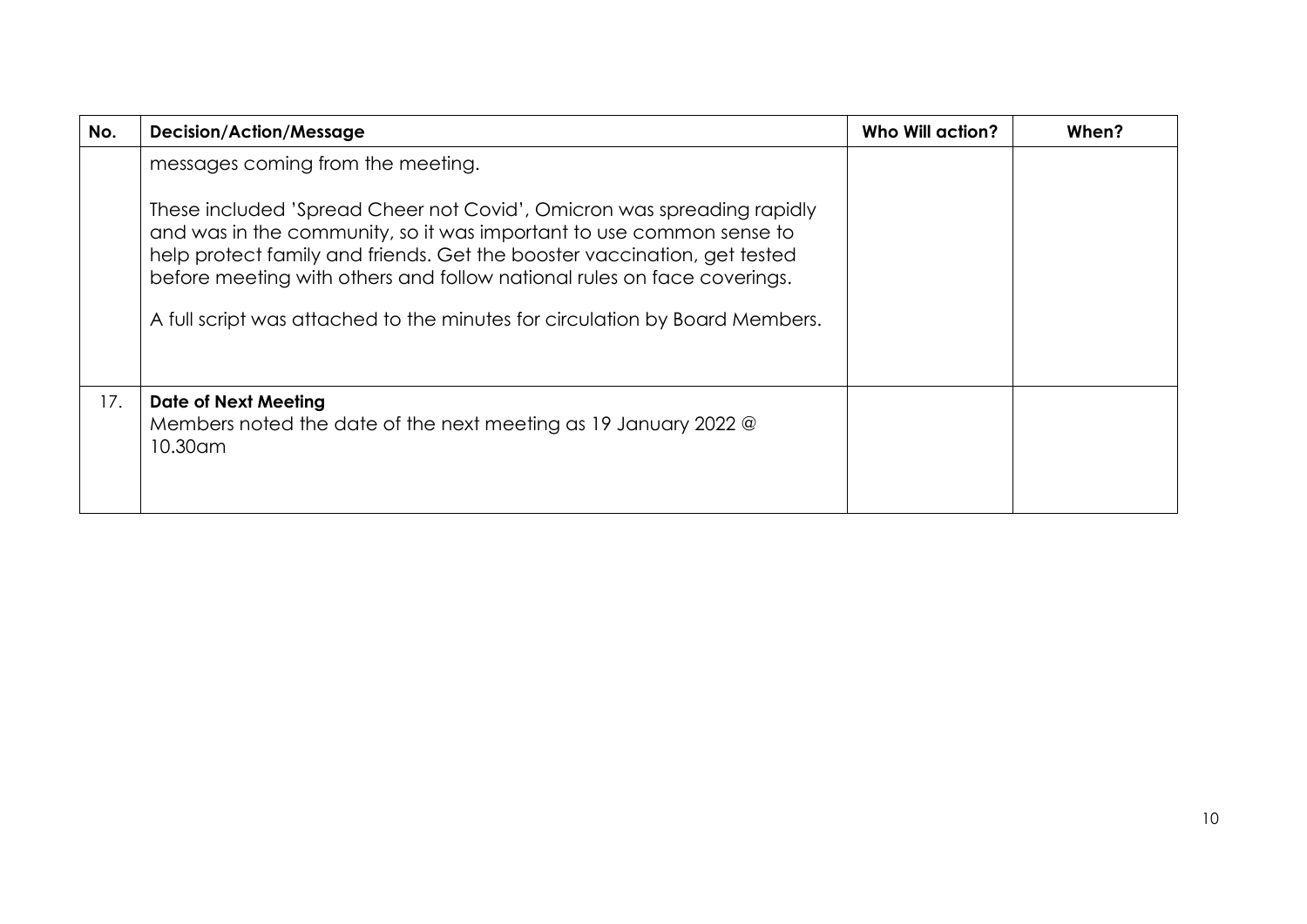## **Covid-19 Outbreak Management CORE SCRIPT – 16 December 2021**

## **"Spread Cheer not Covid-19 this Christmas!"**

**Omicron is spreading rapidly and is in the community so use your common sense to help protect your family and friends. Get your booster vaccination, get tested before you get together, and follow national rules on face coverings, etc.** 

- Case numbers across Devon are still above the national average for England but have fallen slightly. However, national cases of the Omicron variant which appears far more transmissible are rising rapidly and are expected to impact Devon significantly over the coming weeks.
- Cases in Devon are still highest in the school and collegeage population, which has been driving cases.
- However, higher than average case levels are not currently reflected in hospital admissions or deaths which remain relatively stable but are predicted to rise rapidly.
- The vaccine booster programme is seen as key to helping to offset the impact of a new wave of Omicron and is now being offered to all adults with the NHS and partners working flat out to deliver to all that want it over before the end of December. Minute Item 16<br>
Minute Item 16<br>
symmetry and is in the community so use<br>
protect your family and friends.<br>
m, get tested before you get<br>
it rules on face coverings, etc.<br>
However, are still above the national<br>
hive fallen
- Overall vaccine take-up in Devon has been high, with 90% of eligible people having had their first and second doses; and around 56% of all eligible people having already had their booster (higher rate in over 50s and those with underlying health conditions).
- Concerns remain about ongoing pressure across whole health and social care system in terms of both managing a new wave of hospitalisation and the wider impact of positive cases and self-isolation on staffing.
- Close contacts of people testing positive are now instructed to conduct daily lateral flow test for a period of 7 days rather than self-isolate for 10 days.
- LRF emergency called to ensure all partners can assist NHS to deliver on booster programme.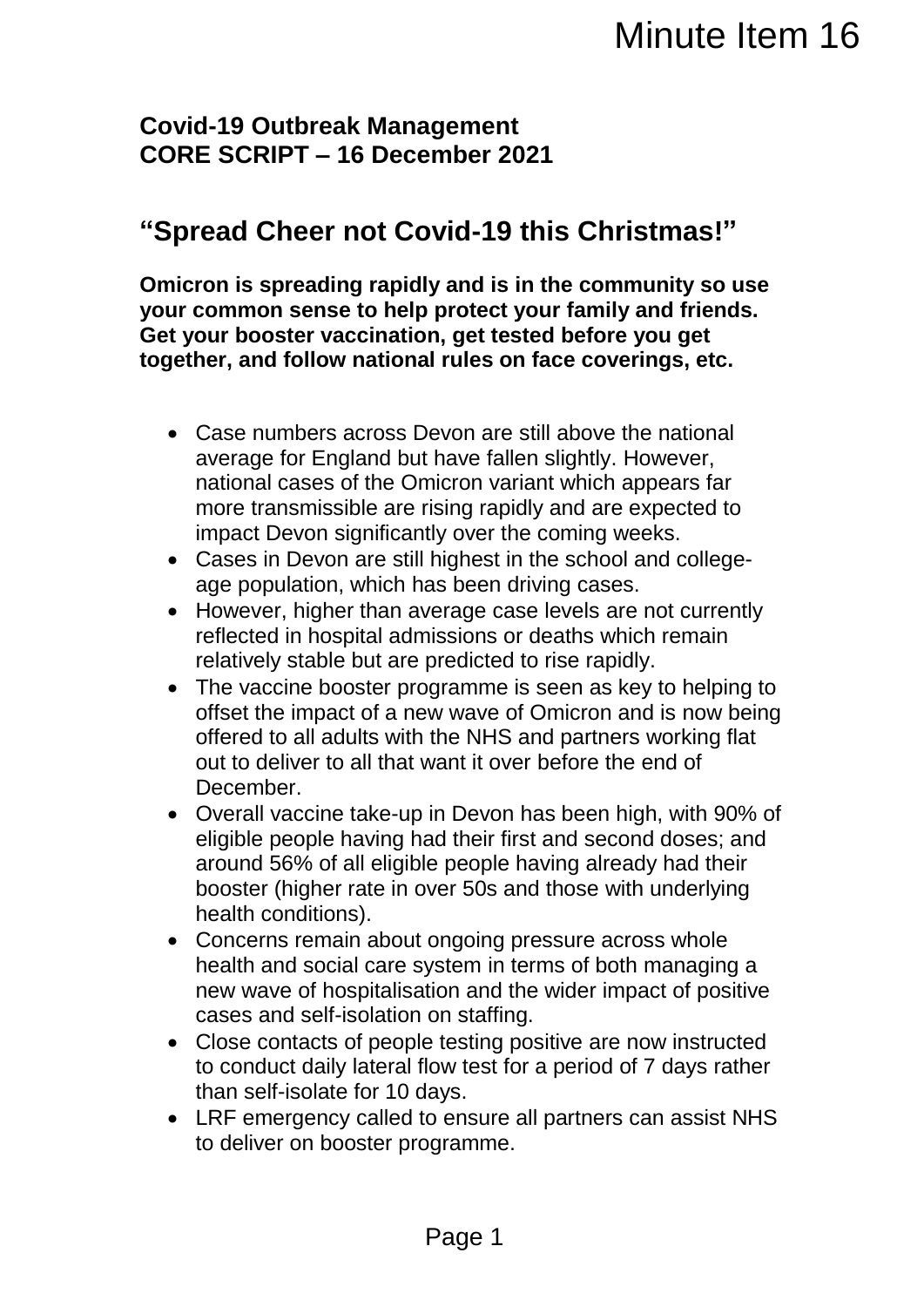## **Key Public health messages:**

People should continue to be cautious, use their common sense and follow basic public health advice on hand washing, the use of face masks in public spaces, regular testing and/or testing before meeting up, self-isolating if symptomatic and regular testing if a close contact with someone with a positive Covid case, etc. Minute Item 16<br>
Key Public health messages:<br>
People should continue to be cautious, use<br>
basic public health and aveo in an dvashing<br>
spaces, regular testing and/or testing theore<br>
spaces, regular testing and/or testing th

People should avoid unnecessary close contact indoors where possible but where people do meet up over Christmas they should test before-hand, be mindful of basic hygiene, and ensure good ventilation.

Vaccination (for both Covid and Flu) and getting a Booster as soon as possible is seen as key to helping to manage the expected wave of Omicron and limiting pressure on already stretched health and care services.

**Across our hospitals some of the sickest patients in intensive care are not vaccinated. You stand the greatest chance against Covid if you are triple vaccinated, and if you haven't had any yet, it's not too late. The more you do to progress your vaccination status the better protected you are against Covid.**

Coronavirus vaccination take up in Devon has been high and this needs to be the same for the booster programme.

People should observe national guidance as it changes to help keep their families and loved ones safe and help protect the NHS and social care system from being swamped.

## **Other key messages**

### **Hospitals and health service**

- Hospitals admissions for Covid have so far remained stable across Devon Plymouth and Torbay but are predicted to rise.
- Hospitals are already experiencing extreme pressures with the Ambulance Service and Emergency Departments very busy.
- NHS and other frontline staff will need to be redeployed to support the booster programme leading to likely cancellation of some non-urgent work.
- Primary care services will focus on urgent clinical need as well as supporting the vaccination programme. Patients should continue to contact their GP practice for urgent health advice but are urged to consider calling in the new year if it can wait, or if they can get help from another service such as a pharmacy.
- Cancer checks will continue to be prioritised. People who are concerned about symptoms which could be cancer should continue to contact their GP.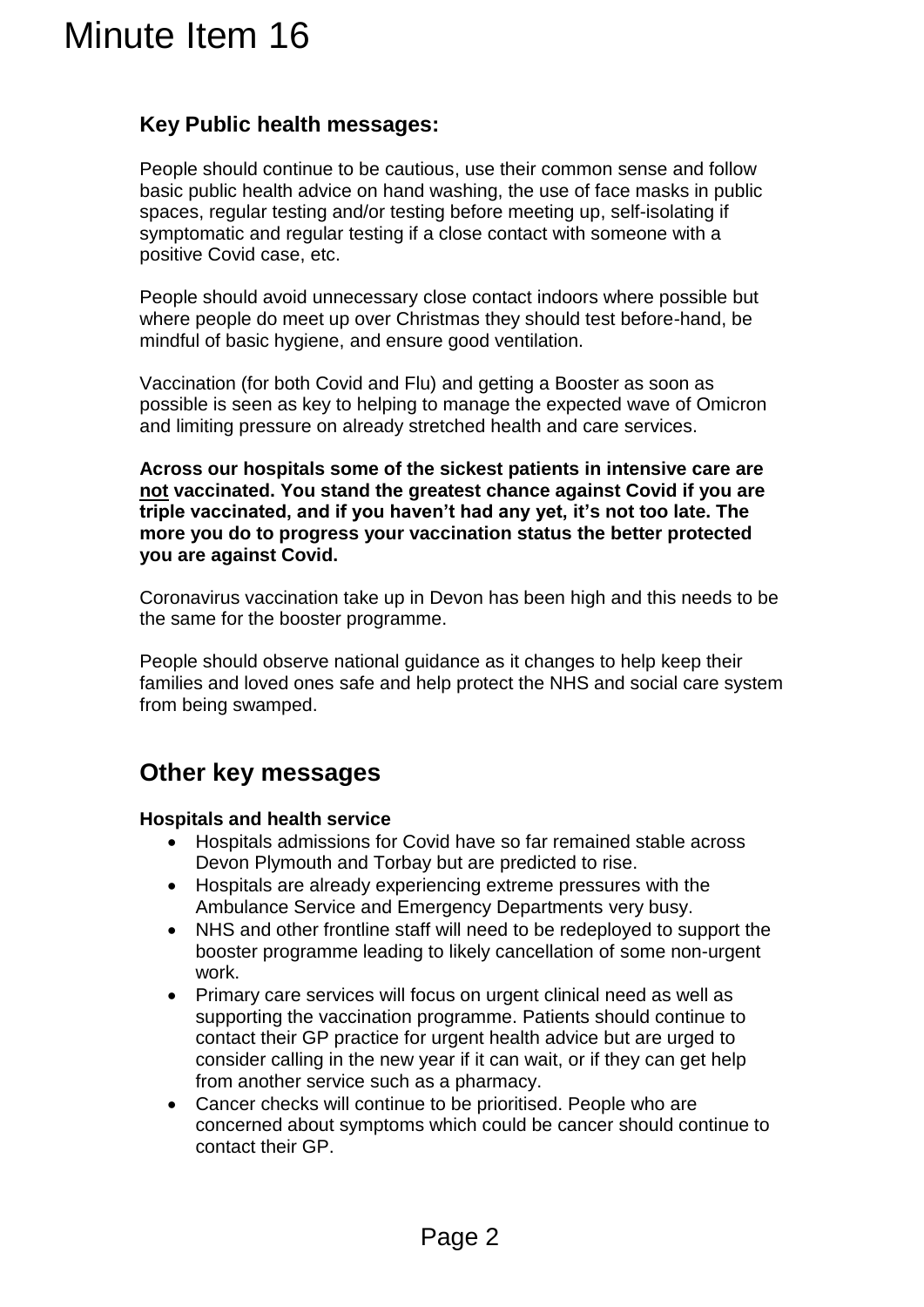## **Mass vaccination**

- Numbers double vaccinated across Devon is high (90%+) but targeted work ongoing to promote where uptake has been lower.
- Third doses for people with underlying conditions are progressing and the housebound and vulnerable are being prioritised with plans in place to deliver the required 10,000 vaccinations to people who are housebound by Christmas day.
- **Booster vaccinations are now available to all eligible adults, and demand is high.**
- Around 56% of all eligible people have already had their booster (with higher rate in over 50s and those with underlying health conditions).
- **A major acceleration in the booster programme will take place over the next few weeks.** Meeting the national target of ensuring everyone can have a booster jab by the end of January means doubling the weekly rate in Devon from 55,0000 to 112,000 doses.
- Extra capacity is being put into the national booking system (people should not ring their GP for a vaccination appointment)
- Large vaccination centres will scale-up to operate 7-days per week with extended opening hours. Vaccinations will be offered at the majority of sites on the Bank Holidays of Monday 27, and Tuesday 28 December (but staff will be given a well-earned break on Christmas Day, Boxing Day and New Year's Day). Minute Item 16<br>across Devon is high (90%+) but targeted<br>nere uptake has been lower.<br>underlying conditions are progressing and<br>able are being prioritised with plans in place<br>able are being prioritised with plans in place<br>of
- Additional local drop-in and pop-up clinics are being planned alongside more GP-led Primary Care Network centres and additional Community Pharmacy capacity. Drop-in/pop-up clinics will be advertised through media and social media when they are available and when sites have availability.
- **Local people are asked to be patient with staff and volunteers, who are continuing to work tirelessly.**
- **People should book their vaccines wherever possible**
- Extra volunteers not currently needed due to existing offers of support but this under constant review.

## **Care Homes and vulnerable people**

- Rates among older people are relatively low generally, with some isolated instances of outbreak. However, the whole care sector continues to be under pressure.
- Previous vaccination programme highly effective with high take up among older people and care staff but concerns over long term effectiveness mean winter booster programme now being rolled out,
- Concerns remain over the impact of Covid leading to further staff shortages

## **Schools and education**

 Despite higher case rates among school-age population, school attendance has been higher than the England average